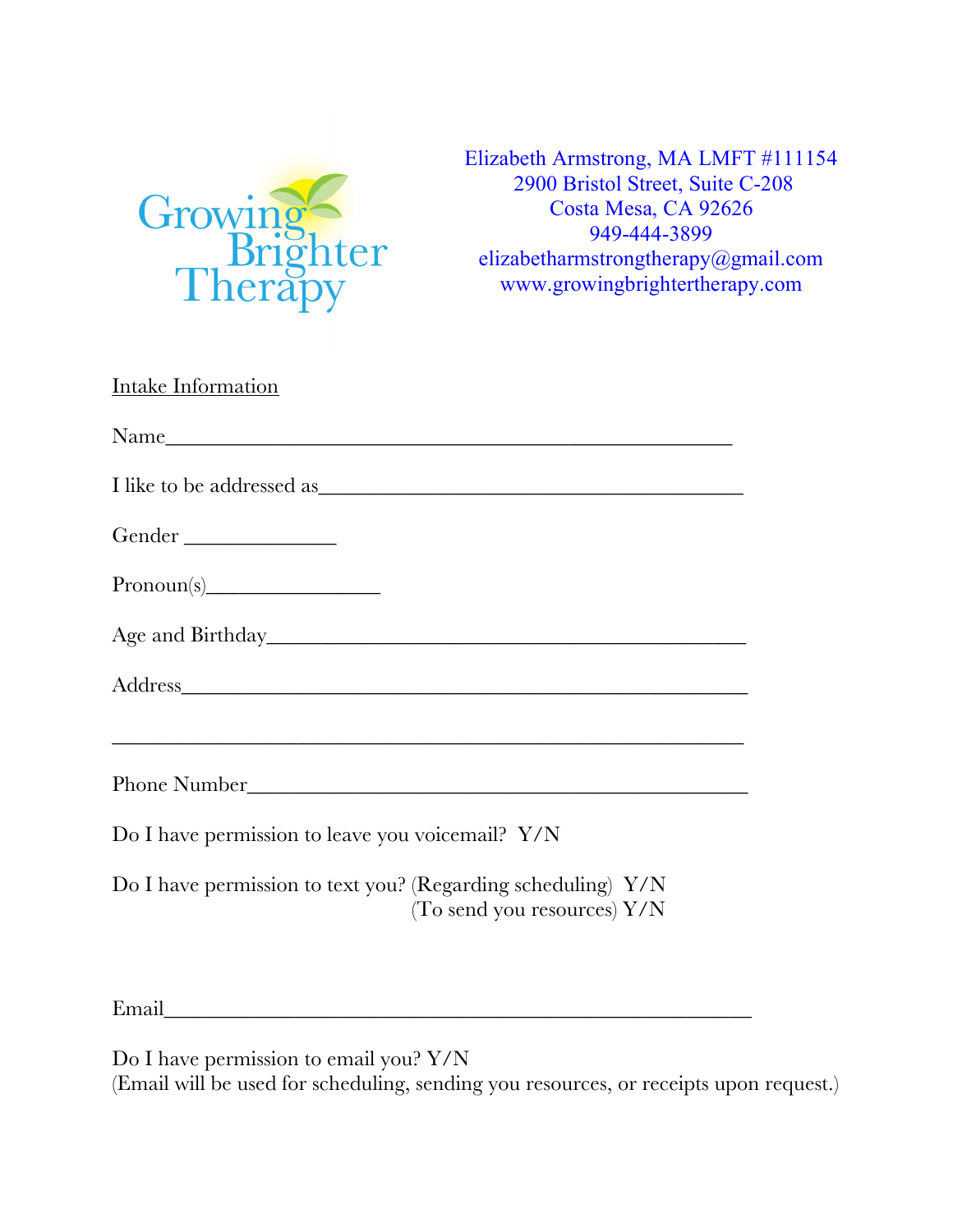Have you previously attended therapy? Y/N If yes, what do you find beneficial and/or what did you not care for in your previous experience?

\_\_\_\_\_\_\_\_\_\_\_\_\_\_\_\_\_\_\_\_\_\_\_\_\_\_\_\_\_\_\_\_\_\_\_\_\_\_\_\_\_\_\_\_\_\_\_\_\_\_\_\_\_\_\_\_\_\_\_\_\_\_\_\_\_\_

\_\_\_\_\_\_\_\_\_\_\_\_\_\_\_\_\_\_\_\_\_\_\_\_\_\_\_\_\_\_\_\_\_\_\_\_\_\_\_\_\_\_\_\_\_\_\_\_\_\_\_\_\_\_\_\_\_\_\_\_\_\_\_\_\_\_

 $\frac{1}{2}$  ,  $\frac{1}{2}$  ,  $\frac{1}{2}$  ,  $\frac{1}{2}$  ,  $\frac{1}{2}$  ,  $\frac{1}{2}$  ,  $\frac{1}{2}$  ,  $\frac{1}{2}$  ,  $\frac{1}{2}$  ,  $\frac{1}{2}$  ,  $\frac{1}{2}$  ,  $\frac{1}{2}$  ,  $\frac{1}{2}$  ,  $\frac{1}{2}$  ,  $\frac{1}{2}$  ,  $\frac{1}{2}$  ,  $\frac{1}{2}$  ,  $\frac{1}{2}$  ,  $\frac{1$  $\mathcal{L}_\mathcal{L} = \mathcal{L}_\mathcal{L} = \mathcal{L}_\mathcal{L} = \mathcal{L}_\mathcal{L} = \mathcal{L}_\mathcal{L} = \mathcal{L}_\mathcal{L} = \mathcal{L}_\mathcal{L} = \mathcal{L}_\mathcal{L} = \mathcal{L}_\mathcal{L} = \mathcal{L}_\mathcal{L} = \mathcal{L}_\mathcal{L} = \mathcal{L}_\mathcal{L} = \mathcal{L}_\mathcal{L} = \mathcal{L}_\mathcal{L} = \mathcal{L}_\mathcal{L} = \mathcal{L}_\mathcal{L} = \mathcal{L}_\mathcal{L}$ 

Are you under the care of any medical or holistic practitioners? Y/N (MD, Psychiatrist, Chiropractor, Acupuncturist, etc)

Current Medications

Have you had any recent major life changes?

How is your quality of sleep?

Do you have dietary or nutritional concerns?

Do you exercise or have physical movement in your typical day?

How is your support network? (Family, friends, co-workers, animals/pets, etc)

\_\_\_\_\_\_\_\_\_\_\_\_\_\_\_\_\_\_\_\_\_\_\_\_\_\_\_\_\_\_\_\_\_\_\_\_\_\_\_\_\_\_\_\_\_\_\_\_\_\_\_\_\_\_\_\_\_\_\_\_\_\_\_\_\_\_ \_\_\_\_\_\_\_\_\_\_\_\_\_\_\_\_\_\_\_\_\_\_\_\_\_\_\_\_\_\_\_\_\_\_\_\_\_\_\_\_\_\_\_\_\_\_\_\_\_\_\_\_\_\_\_\_\_\_\_\_\_\_\_\_\_\_

\_\_\_\_\_\_\_\_\_\_\_\_\_\_\_\_\_\_\_\_\_\_\_\_\_\_\_\_\_\_\_\_\_\_\_\_\_\_\_\_\_\_\_\_\_\_\_\_\_\_\_\_\_\_\_\_\_\_\_\_\_\_\_\_\_\_ \_\_\_\_\_\_\_\_\_\_\_\_\_\_\_\_\_\_\_\_\_\_\_\_\_\_\_\_\_\_\_\_\_\_\_\_\_\_\_\_\_\_\_\_\_\_\_\_\_\_\_\_\_\_\_\_\_\_\_\_\_\_\_\_\_\_ \_\_\_\_\_\_\_\_\_\_\_\_\_\_\_\_\_\_\_\_\_\_\_\_\_\_\_\_\_\_\_\_\_\_\_\_\_\_\_\_\_\_\_\_\_\_\_\_\_\_\_\_\_\_\_\_\_\_\_\_\_\_\_\_\_\_ \_\_\_\_\_\_\_\_\_\_\_\_\_\_\_\_\_\_\_\_\_\_\_\_\_\_\_\_\_\_\_\_\_\_\_\_\_\_\_\_\_\_\_\_\_\_\_\_\_\_\_\_\_\_\_\_\_\_\_\_\_\_\_\_\_\_